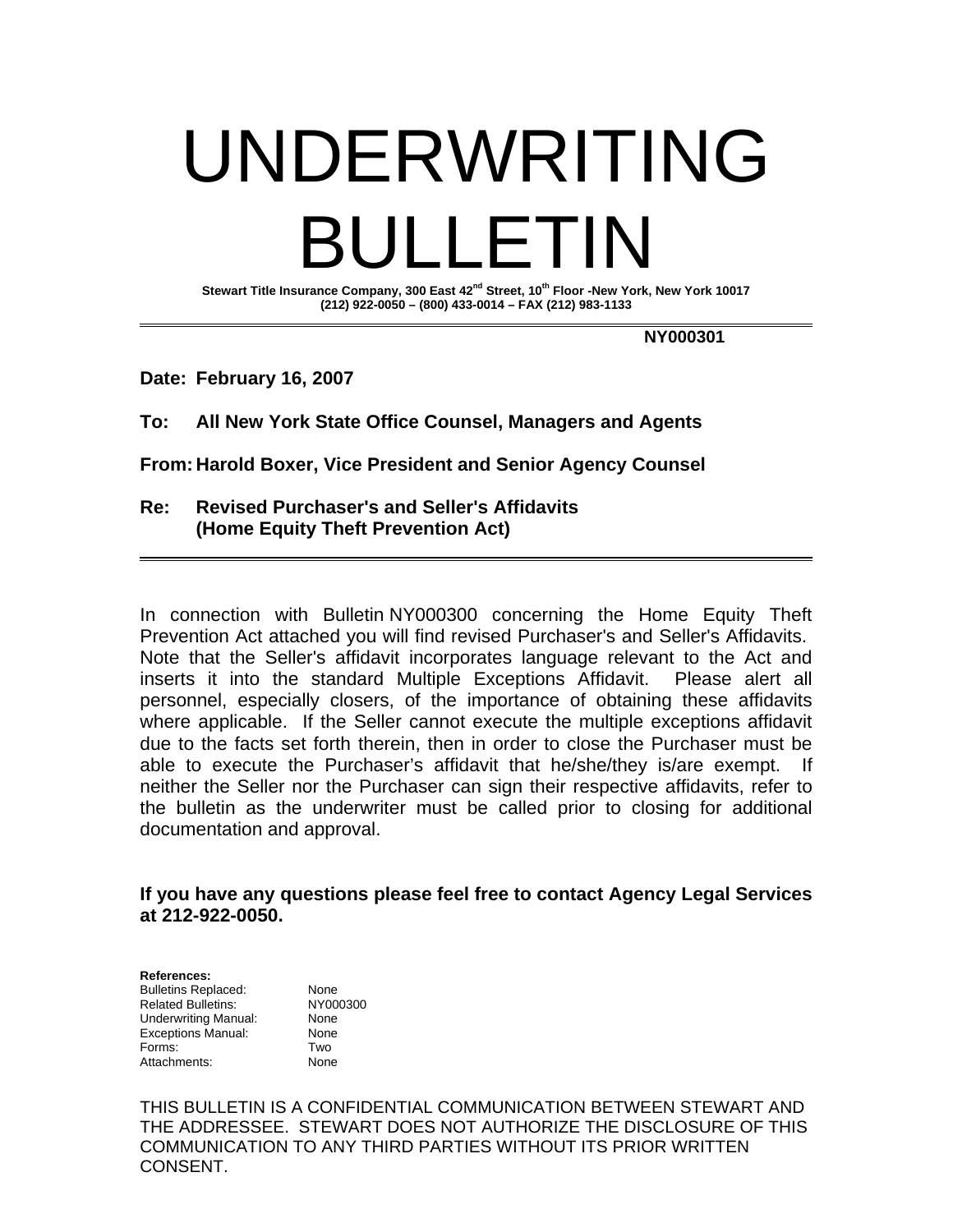## **Purchaser's/Mortgagor's Affidavit Home Equity Theft Prevention Act**

| <b>STATE OF NEW YORK</b> |     | Title No. |  |
|--------------------------|-----|-----------|--|
|                          | )SS |           |  |
| <b>COUNTY OF</b>         |     | Premises: |  |

The undersigned, does hereby swear, depose and state as follows:

 I/We am/are not by virtue of this or any previous transaction an "Equity Purchaser" as such term is defined in the Home Equity Theft Prevention Act (RPL 265-a) for the reasons set forth below: (Please check as many as are applicable):

\_\_\_\_ I/We will use the Premises set forth above as my primary residence.

- I am \_\_\_\_ spouse, \_\_\_\_parent, \_\_\_\_grandparent, \_\_\_\_child, \_\_\_\_grandchild or sibling of the Equity Seller or such person's spouse.
- \_\_\_\_ I/We am/are purchaser(s) from the referee in a foreclosure sale conducted pursuant to Article 13 of the Real Property Actions and Proceedings Law.
- \_\_\_\_ The purchaser is a not-for-profit housing organization or a public housing agency.
- The purchase is by order or judgment of a Court.
- The purchase is authorized by statute.

 I/We make this Affidavit in order to induce and Stewart Title Insurance Company (hereinafter together referred to the "Companies") knowing they are relying upon the statements made herein, and are fully entitled to rely upon, the veracity of the statements herein contained as a basis for the issuance of the title policy(ies) under the Title Number(s) referenced above and that they would not do so without this affidavit. I/We hereby agree to protect, defend, indemnify and hold the Companies forever harmless from any loss, liens, claims and costs (including, but not limited to courts costs, legal fees and expenses) which the Companies may incur as a result of the Companies' reliance upon this Affidavit.

Given under my hand and seal this  $\frac{day}{dx}$  of  $\frac{20}{x^2}$ .

Sworn to before me on \_\_\_\_\_\_\_\_\_\_\_\_\_\_\_\_\_\_\_\_\_\_\_

 $\overline{\phantom{a}}$  ,  $\overline{\phantom{a}}$  ,  $\overline{\phantom{a}}$  ,  $\overline{\phantom{a}}$  ,  $\overline{\phantom{a}}$  ,  $\overline{\phantom{a}}$  ,  $\overline{\phantom{a}}$  ,  $\overline{\phantom{a}}$  ,  $\overline{\phantom{a}}$  ,  $\overline{\phantom{a}}$  ,  $\overline{\phantom{a}}$  ,  $\overline{\phantom{a}}$  ,  $\overline{\phantom{a}}$  ,  $\overline{\phantom{a}}$  ,  $\overline{\phantom{a}}$  ,  $\overline{\phantom{a}}$ 

Notary Public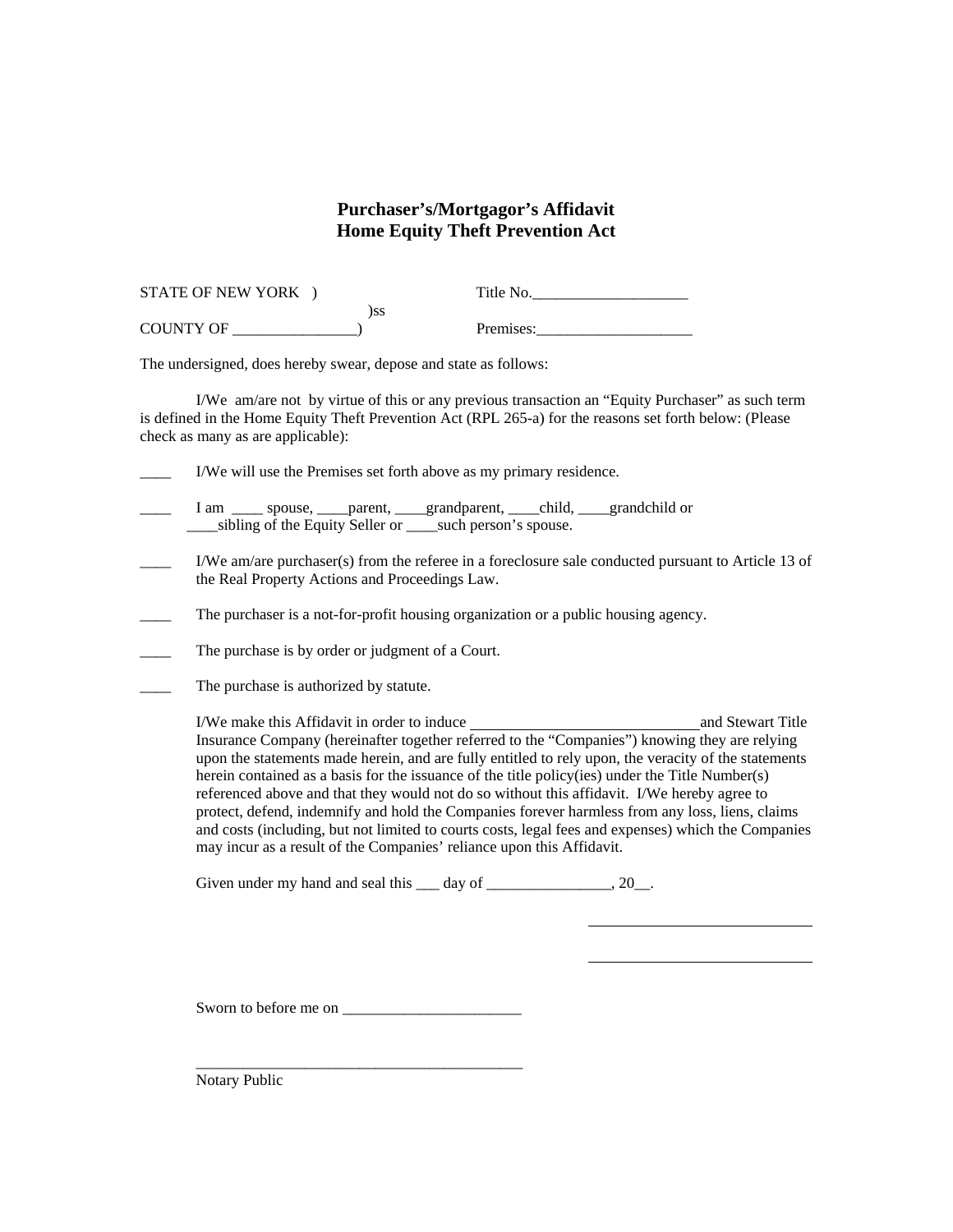## **STEWART TITLE INSURANCE COMPANY**

#### **Multiple Exception Affidavit**

| <b>State of New York</b> |     |                        |
|--------------------------|-----|------------------------|
| County of                |     | Premises:<br>Title No. |
|                          | and |                        |

each being duly sworn, deposes and says:

l

1. I (We) have not been known by any other name(s) for the past ten (10) years except

2. The judgments or liens, if any, returned in the above-captioned report of title are not against me (us), but against a person(s) of the same or similar name and that I/We have not filed bankruptcy under any other name or in any other state except as returned in the above-referenced title report, and that there are no judgments or Federal Tax Liens against me (us) in any jurisdiction.

3. I (We) am (are) the same person(s) names as the Grantee(s) in a Deed recorded in Liber/Reel  $Pg$   $\qquad$ .

4. I /We am/are the same person(s) entitled to the exemption as stated in the above-captioned title report.

5. There are no leases conferring rights of possession to any tenant; there are no persons in possession and no one has the right of possession to the premises as tenant or for any other reason.

6. That We/I have owned the property described in the above -referenced title report since and that our ownership has been peaceable and undisturbed and I/we have no knowledge of any other parties' claim to an interest in this property, except as set forth in the above referenced title report.

7. That I/we know of no other financing which will affect the property described in the abovereferenced title report and I/We have not executed any instrument that is no disclosed by the above referenced title report.

# 8. \_\_\_\_\_\_\_\_\_\_\_\_ **(Initial to include) FOR CITY OF NY ONLY.**

 8A. That to the best of my (our) knowledge, there has been no work performed at the property by the City of New York, or any demand made by the City of New York for any such work that may result in charges by the New York City Department of Rent and Housing Maintenance Emergency Repair.

 8B. To the best of my (our) knowledge, there are no street vaults, or if there are street vaults, any and all vault taxes have been paid to date.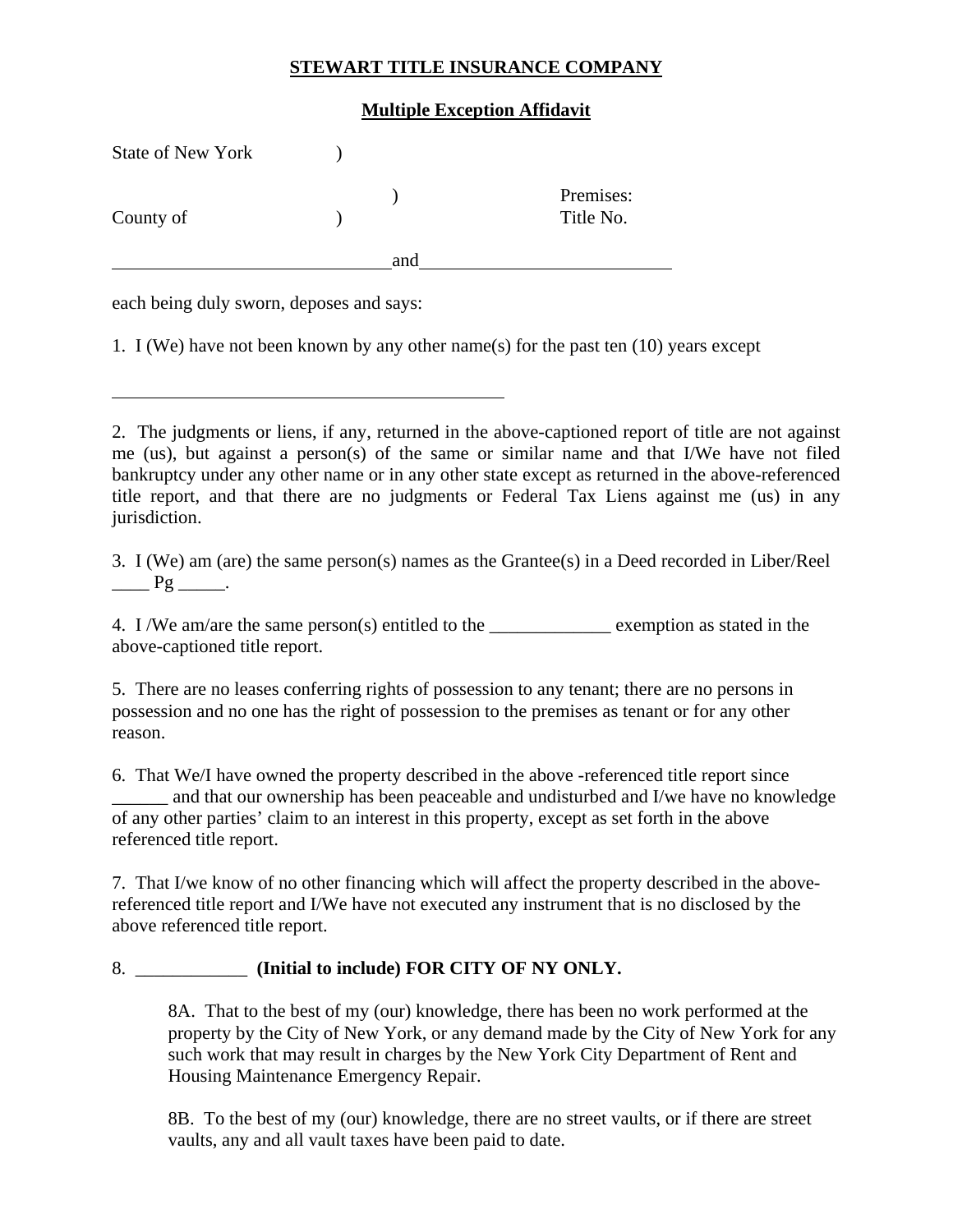8C. That to the best of my (our) knowledge, there have been no repairs performed by the Emergency Service Division of the Department of Rent and Housing Maintenance of the City of New York.

#### 9. \_\_\_\_\_\_\_\_\_\_\_\_ (**Initial to include) FOR CORPORATION/LLC**

 9A. That said resolutions/Operating agreements/certificate of incorporation attached hereto are valid and no changes to said instruments have been made.

 9B. That the General Business tax to the City of New York/NYS Franchise Tax is paid to date/not due (Circle Applicable) Except as set forth in the attached Indemnity Agreement.

- **10. That, for the purposes of compliance with Real Property Law 265-a (Home Equity Theft Protection Act), deponent(s) states of his/her/their actual knowledge that:** 
	- **a. I/we am/are not in default of any mortgage affecting the Real Property by reason of there being payments due and unpaid on any mortgage for two months or more.**
	- **b. There are no actions pending against the Real Property to foreclose a mortgage.**
	- **c. The Real Property is not shown on an active property tax lien sale list and all real estate taxes are paid through the next lien date.**

**(CONTINUED ON NEXT PAGE)**